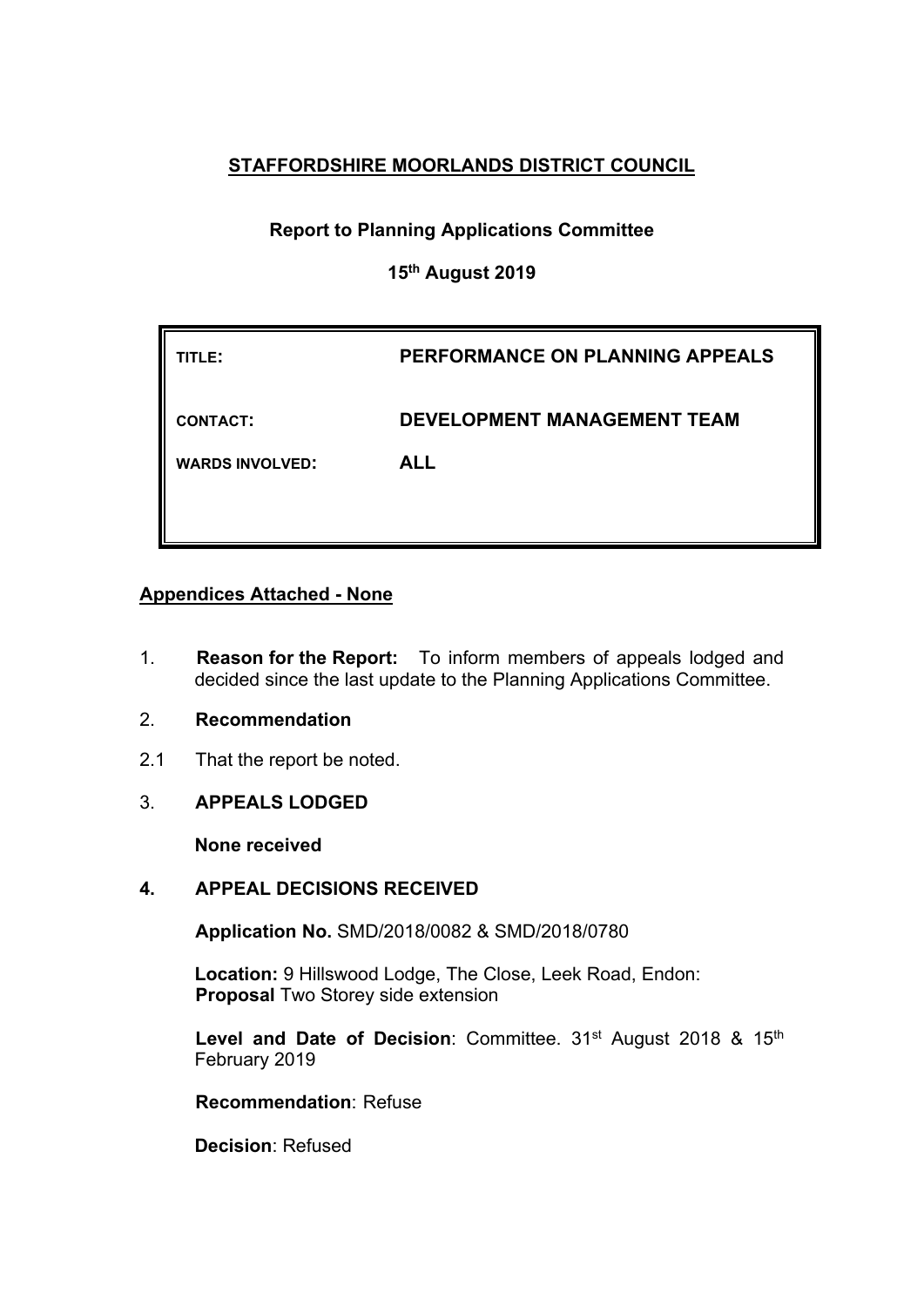**Appeal Decision and Date**: Dismissed 12th June 2019

**Method of Decision**: Written Representations

**Major / minor:** Minor

**Inspector:** David Fitzsimon **Costs awarded:** No

# **Main Issues:**

• The main issues are the effect of the proposal on the living conditions of the occupiers of the nearest dwellings of Hillside Avenue with particular regard to outlook (both cases), along with the effect of the proposal on the character and appearance of the local area (Appeal A).

# **Conclusions:**

The Inspector concluded:

- The extensions proposed in the two cases before me would sit just 3 metres or so from the rear boundary of the appeal site. Even accounting for the flat roof section of the Appeal A proposal, both would be tall two storey structures. Each would span well beyond the full width of the rear garden of No. 3 Hillside Avenue and a large proportion of that of No. 5.
- I am satisfied that the depth of the rear gardens of these dwellings would ensure the proposed extension in each case would not be unduly overbearing when seen from within the bungalows themselves. However, when seen alongside the existing two storey care home and due to their overall scale and proximity to the shared boundary, I consider that the extension in each case would be unduly dominant for occupiers when enjoying their rear gardens.
- the large expanse of flat roof would not materially reduce the dominance of the overall structure, but it would give it a cumbersome appearance, relating poorly to the more traditional design of the host building. Whilst this element of the extension would not be widely visible from the public domain, glimpses of this unsympathetic addition would be possible through the gaps between the bungalows of Hillside Avenue. It would also be clearly visible from the rear gardens of the bungalows themselves.
- the flat roof design of the Appeal A scheme would not respond well to its surroundings and it would harm the well ordered character and appearance of the local area

# **Officer Comment:**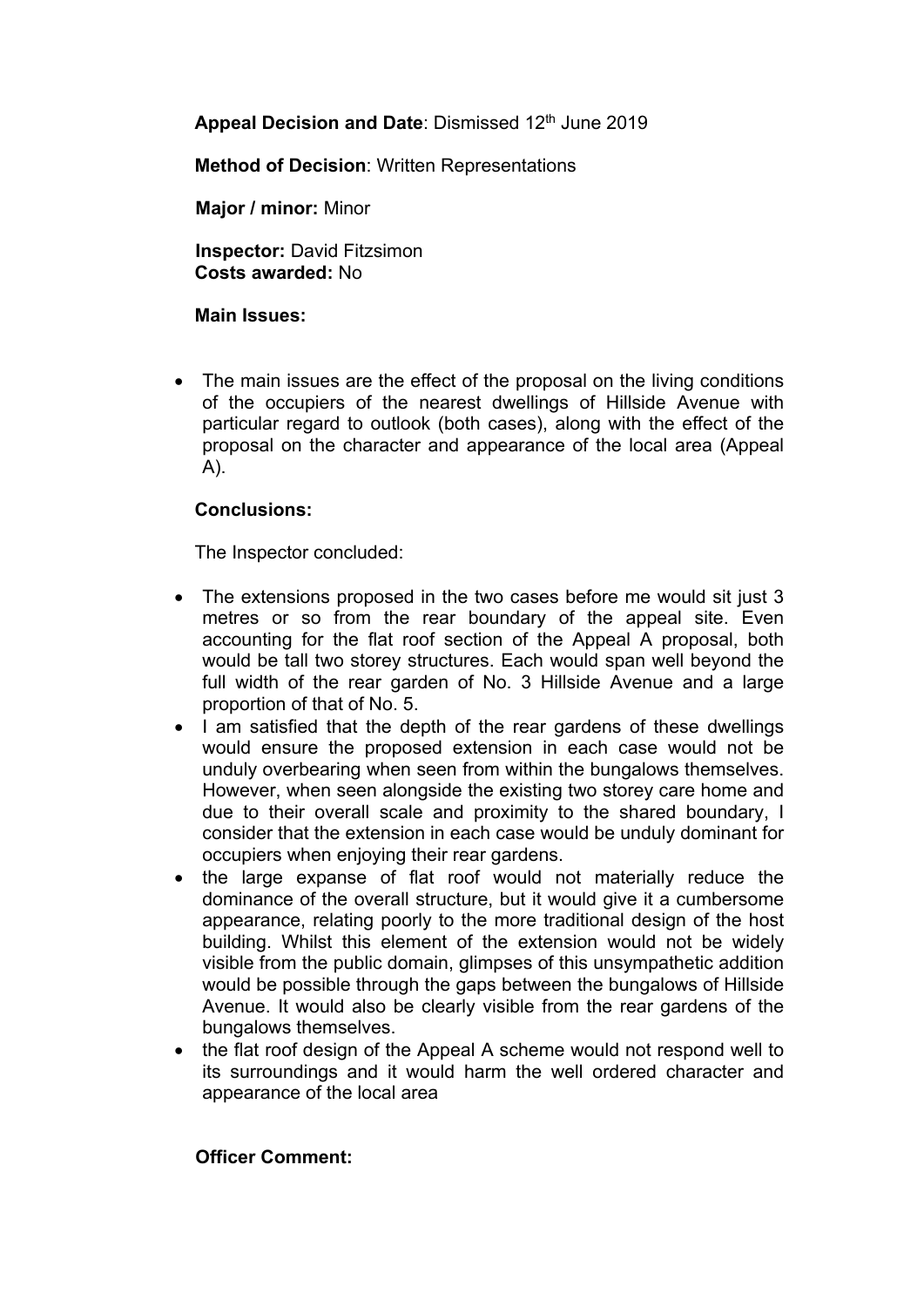It is very encouraging to see that the Inspector has supported the committee in its decision on both these cases where Members sought to protect the amenity of neighbouring properties and the character and appearance of the area.

## **Application No.** SMD/2018/0325

**Location:** 2 3 Market Place, Leek, Staffordshire, ST13 5HH. **Proposal:** Retrospective permission for the change of the shop frontage at 2 3 Market Place, Leek, Staffordshire, ST13 5HH

Level and Date of Decision: Delegated. 14<sup>th</sup> August 2018

**Recommendation**: Refuse

**Decision**: Refused

**Appeal Decision and Date**: Dismissed 12th June 2019

**Method of Decision**: Written Representations

**Major / minor:** Minor

**Inspector:** M Savage BSc (hons) MCD MRTPI **Costs awarded:** No

#### **Main Issues:**

The main issue is whether the proposal would preserve or enhance the character or appearance of the Leek Conservation Area (LCA) and the setting of nearby listed buildings...

# **Conclusions:**

The Inspector concluded:

- Whilst the boards would naturally weather, their position over the black timber painted frontage makes them appear as a temporary feature and lack of detailing is entirely out of keeping with more refined finishes of the surrounding shop fronts. I acknowledge that the appeal building is not listed and itself is not of architectural or historical interest. I also acknowledge that the shop frontage the appeal scheme replaced was not an original Victorian feature. Nevertheless, the shop frontage forms an important part of the overall character and appearance of the area which, prior to the erection of the scaffolding boards, made a positive contribution to the LCA and setting of listed buildings.
- Given the prominent location of the appeal building, the scaffold boards, which are an uncharacteristic and thereby visually discordant, dominant feature in the street scene, unacceptably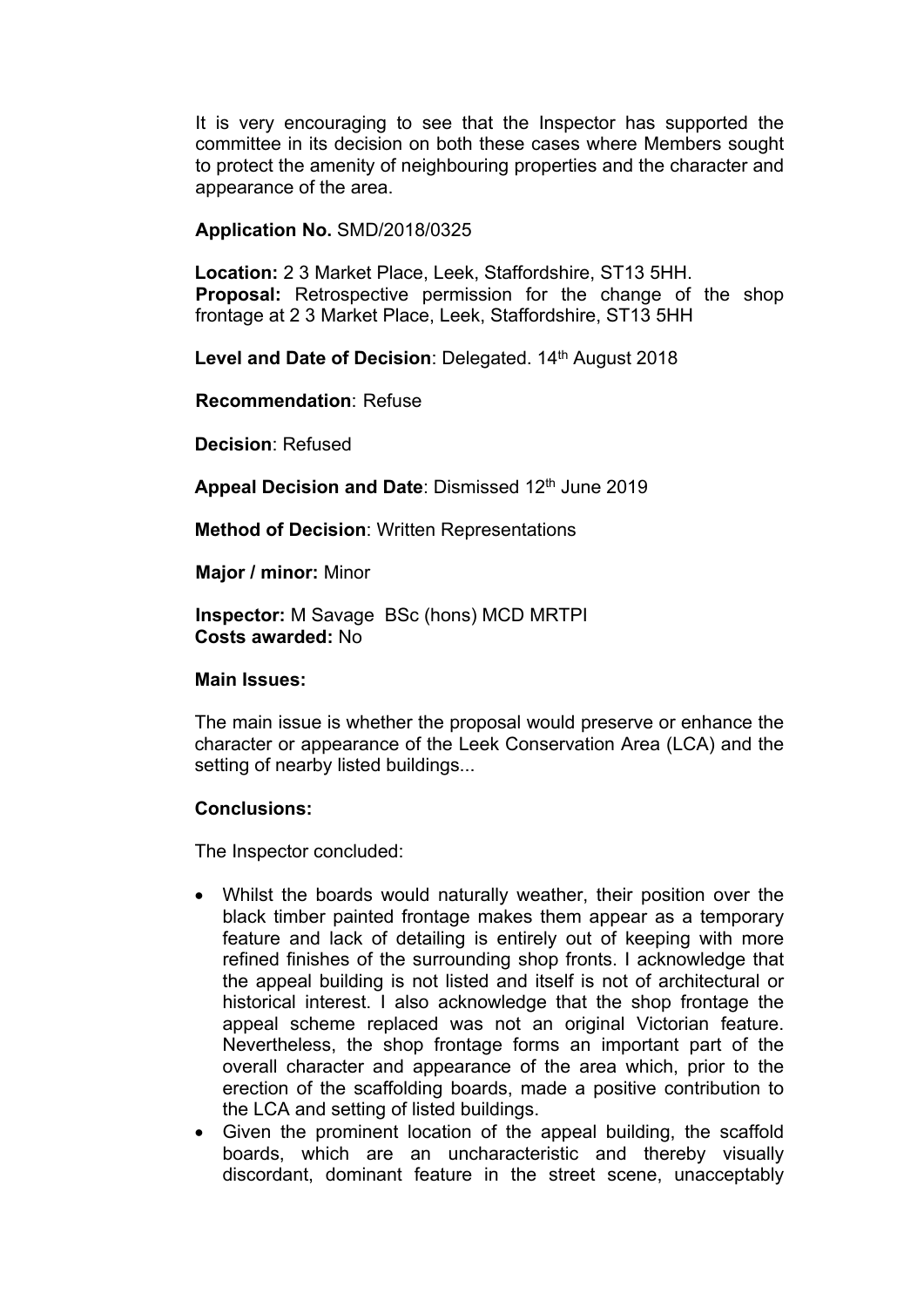diminish the setting of the listed buildings and the historical character of this part of the LCA and fail to accord with The Staffordshire Moorlands Design Guide and Local Plan policy.

### **Officer Comment:**

The Council are committed to being "open for business" and we encourage and welcome new businesses to our town centres but we are equally committed to preserving and enhancing the unique and special character and appearance of our town centres and conservation areas which help to make the Staffordshire Moorlands a great place to live, visit, shop and invest. The Councils planning policies have been carefully drafted to achieve this balance and it is good to see the Planning Inspector acknowledging and supporting these aims and giving weight to our newly adopted Design Guide.

UPDATE: It is noted that the boards have now been removed from the front of the premises.

### **Application No.** SMD/2018/0747

**Location:** Luzlow Nursery, Luzlow Lane, Bagnall, ST9 9JZ. **Proposal** erection of a single stroey side extension to create a garage/store

**Level and Date of Decision**: Delegated. 28th January 2019

**Recommendation**: Refuse

**Decision**: Refused

**Appeal Decision and Date**: Allowed 16th May 2019

**Method of Decision**: Written Representations

**Major / minor:** Minor

**Inspector:** Jan Hebblethwaite MA Solicitor (non-practising) **Costs awarded:** No

#### **Main Issues:**

- whether the proposed development is inappropriate development in the Green Belt having regard to the Framework1 and development plan policies; and
- the relationship of the proposed garage with the existing house by reason of its height, scale and design.

# **Conclusions:**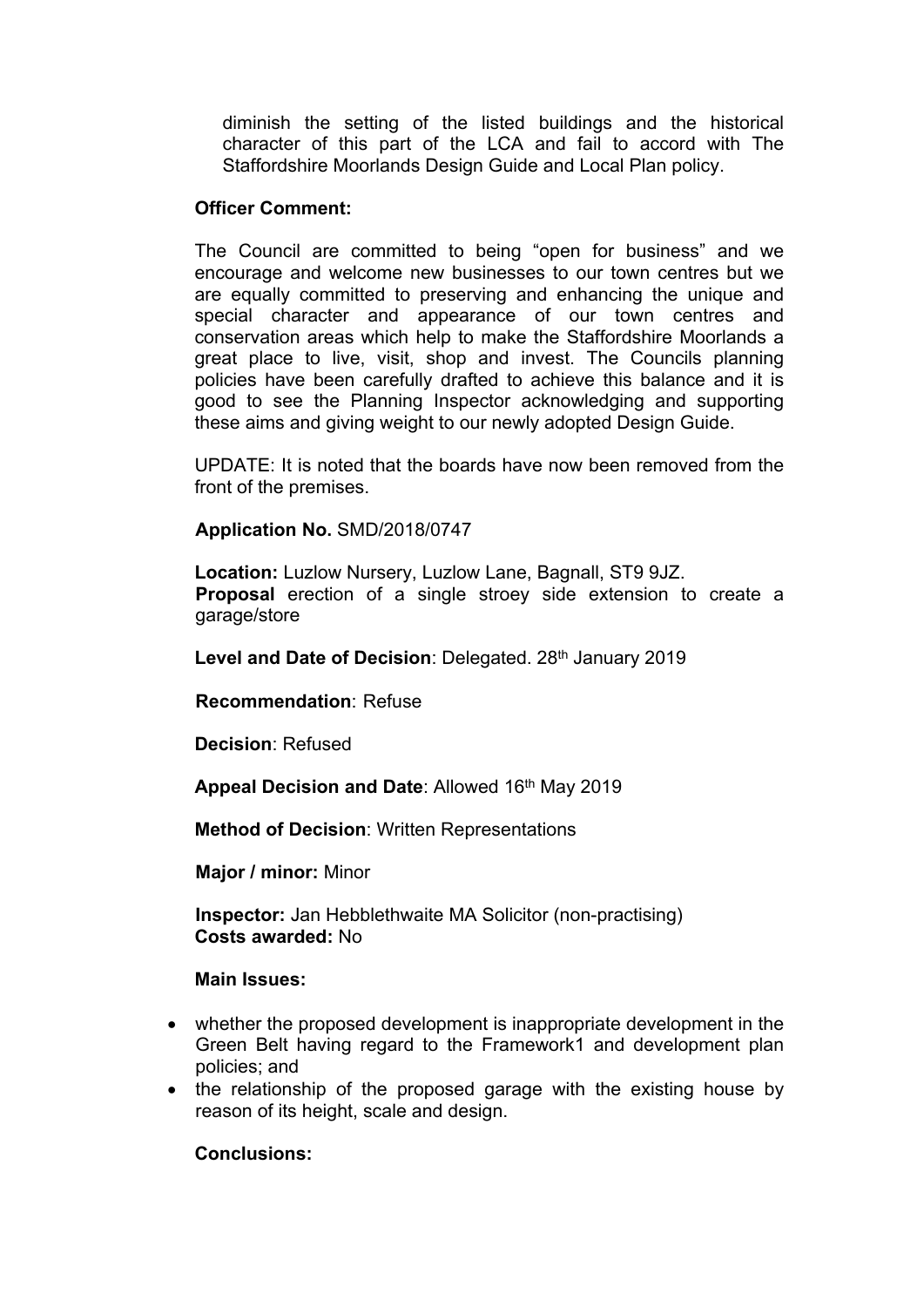The Inspector concluded:

- Under the Framework, inappropriate development is, by definition, harmful to the Green Belt and should not be approved except in very special circumstances. The Framework advises that the construction of new buildings should be regarded as inappropriate development but also provides exceptions. One of these is an extension to a building provided that is does not result in a disproportionate addition over and above the size of the original building (Paragraph 145(c)).
- The Framework does not provide a definition of a "disproportionate addition" to a building for the obvious reason that any addition must be compared to the original and each case will be different.
- the increase in volume is around 39% of the original building which is within the tolerance given by the Council in its email of 21 September 2018. On volume alone, I do not consider that the extension is disproportionate
- In terms of the relationship between the proposed garage and the house, I note that it would be set back from the front elevation of the house. Although the garage would have a steep dual pitched roof with a ridge height of 6.1m, it would be over a metre lower than the ridge height of the house which has a similarly steeply sloping roof. On that basis the garage would be subservient to the house and therefore not disproportionate.

# **Officer Comment:**

Whilst it is disappointing that the Inspector did not concur with officers that the addition to the dwelling was "disproportionate" but she is clear that each case must be judged on its own merits.

# **Application No.** SMD/2018/0349

**Location:** The Ramshorn Estate, Ramshorn Road, Oakamoor, ST10 3B.

**Proposal** erection of four holiday chalets, the conversion of the redudant building into a holiday let and the reloction of the utility building

**Level and Date of Decision**: Delegated. 9 th November 2018

**Recommendation**: Refuse

**Decision**: Refused

**Appeal Decision and Date**: Dismissed 19th June 2019

**Method of Decision**: Written Representations

**Major / minor:** Minor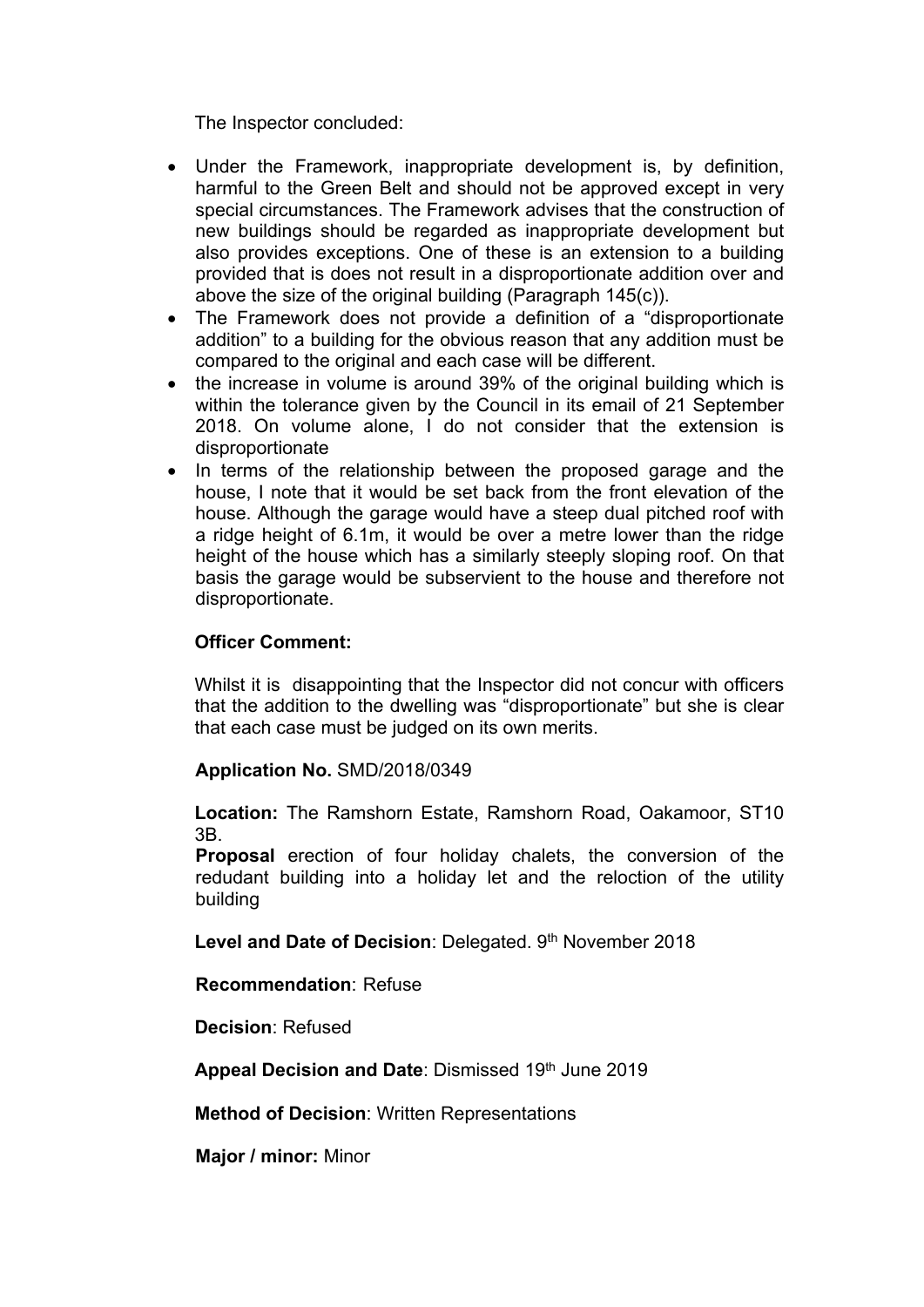# **Inspector:** B Bowker Mplan MRTPI **Costs awarded:** No

## **Main Issues:**

- The effect of the proposal on the character and appearance of the area
- Whether sufficient information has been provided on biodiversity.

# **Conclusions:**

The Inspector concluded:

- Three of the proposed lodges to the south east would be close to Ramshorn Road and a site access. No lodges exist here (nor have any been permitted) and as such a woodland character prevails
- From Ramshorn Road the proposed lodges would be an incongruous feature, resulting in the clearance of a noticeable area of woodland, including for parking areas and access. Despite the retention of a number of trees and the design and construction materials proposed, the siting and scale of the lodges would be significantly harmful to the woodland character prevalent along this section of Ramshorn Road.
- it has not been demonstrated that that the facility building and associated engineering operations could be undertaken without undue harm to the woodland character of the area.
- The overall scale of the proposed 14-person lodge would be greater than the permitted utility building. In addition, the three lodges proposed to the south east would allow views of it and of the other nearby permitted lodges. This would be to the detriment of the local woodland character.
- Therefore the proposal would have a harmful effect on the character and appearance of the surrounding area.

# **Officer Comment:**

It is pleasing to see that the Inspector has supported the firm line which the Council takes in protecting the character and appearance of the Staffordshire Moorlands.

# **Application No.** SMD/2018/0282

**Location:** 67 Shaw Park Road, Kingsley Holt, ST10 2DJ. **Proposal** erection of 4 detached dwellings

Level and Date of Decision: Delegated. 10<sup>th</sup> July 2018

**Recommendation**: Refuse

**Decision**: Refused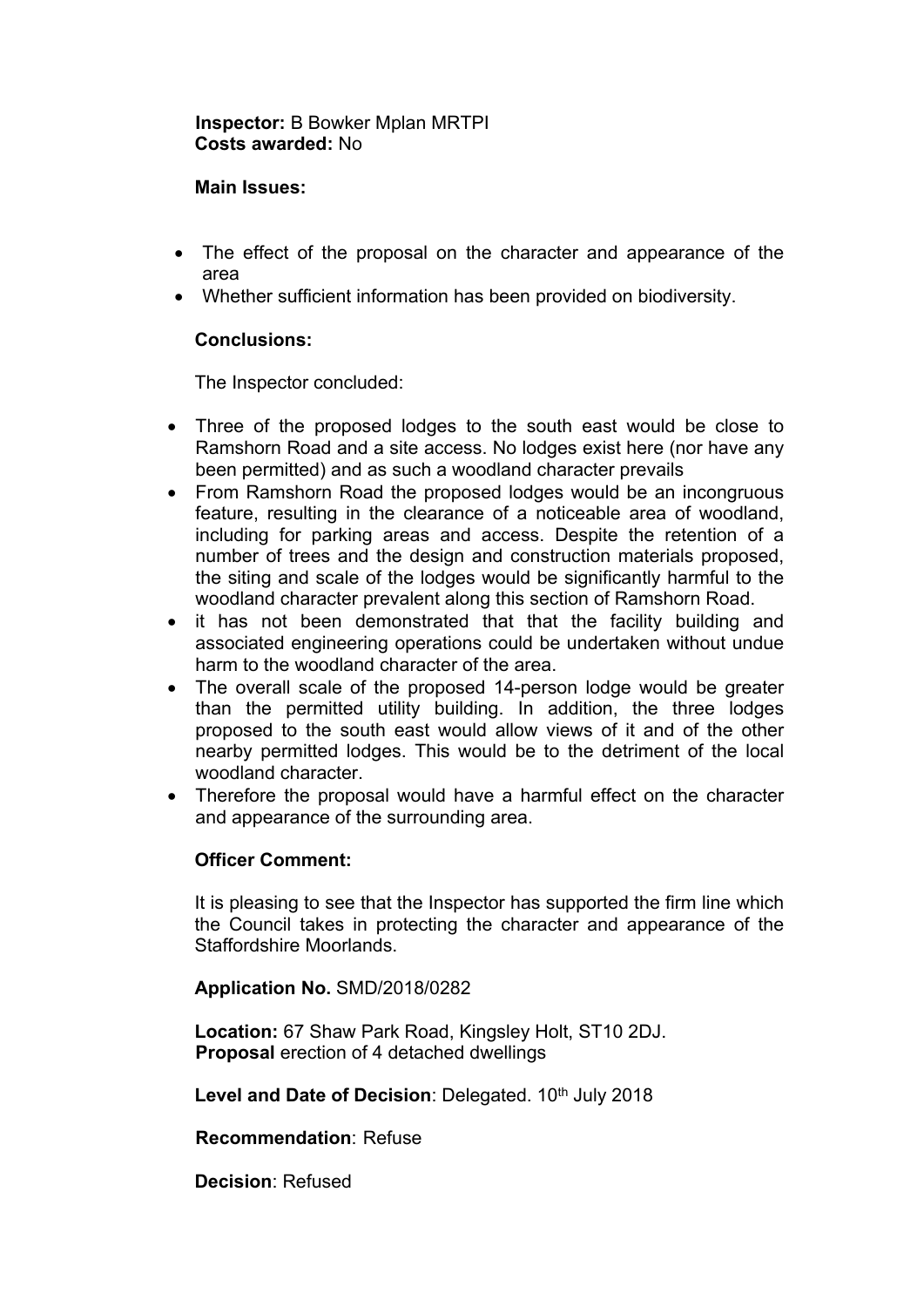**Appeal Decision and Date**: Dismissed 19th June 2019

**Method of Decision**: Written Representations

**Major / minor:** Minor

**Inspector:** B Bowker MPlan MRTPI **Costs awarded:** No

### **Main Issues:**

- The effect of the proposal on the character and appearance of the surrounding area; and,
- Whether sufficient information has been submitted in respect of biodiversity.

# **Conclusions:**

The Inspector concluded:

- The two storey scale, siting and combined mass of the dwellings would be a visually intrusive feature in the open countryside. Furthermore, the downward slope of land away from Kingsley Holt and the vehicular use associated with the proposal at the site frontage would further add to the prominence of the development.
- Consequently the proposal would harmfully affect the predominant rural character of the site and its surroundings, which would be noticeable from Shawe Park Road. Owing to the scale and mass of the development and the associated site activity, existing and proposed landscaping measures would not fully prevent this harm.
- As highlighted by the Council, no habitat assessment has been undertaken for invertebrates, the site habitats have the potential to be a Local Wildlife Site and the submitted Preliminary Ecological Appraisal advises the need for further bat survey work. No compelling case has been made in response to the Council's concerns. Drawing the above together, based on the submitted evidence, I cannot conclude with certainty that the proposal has demonstrated that it would not have a harmful effect on biodiversity.

# **Officer Comment:**

This is another pleasing decision where the Inspector has supported the Council's efforts in protecting the character and appearance of the area and biodiversity interests.

# **Application No.** SMD/2017/0635

**Location:** Highfield, Macclesfield Rd, Leek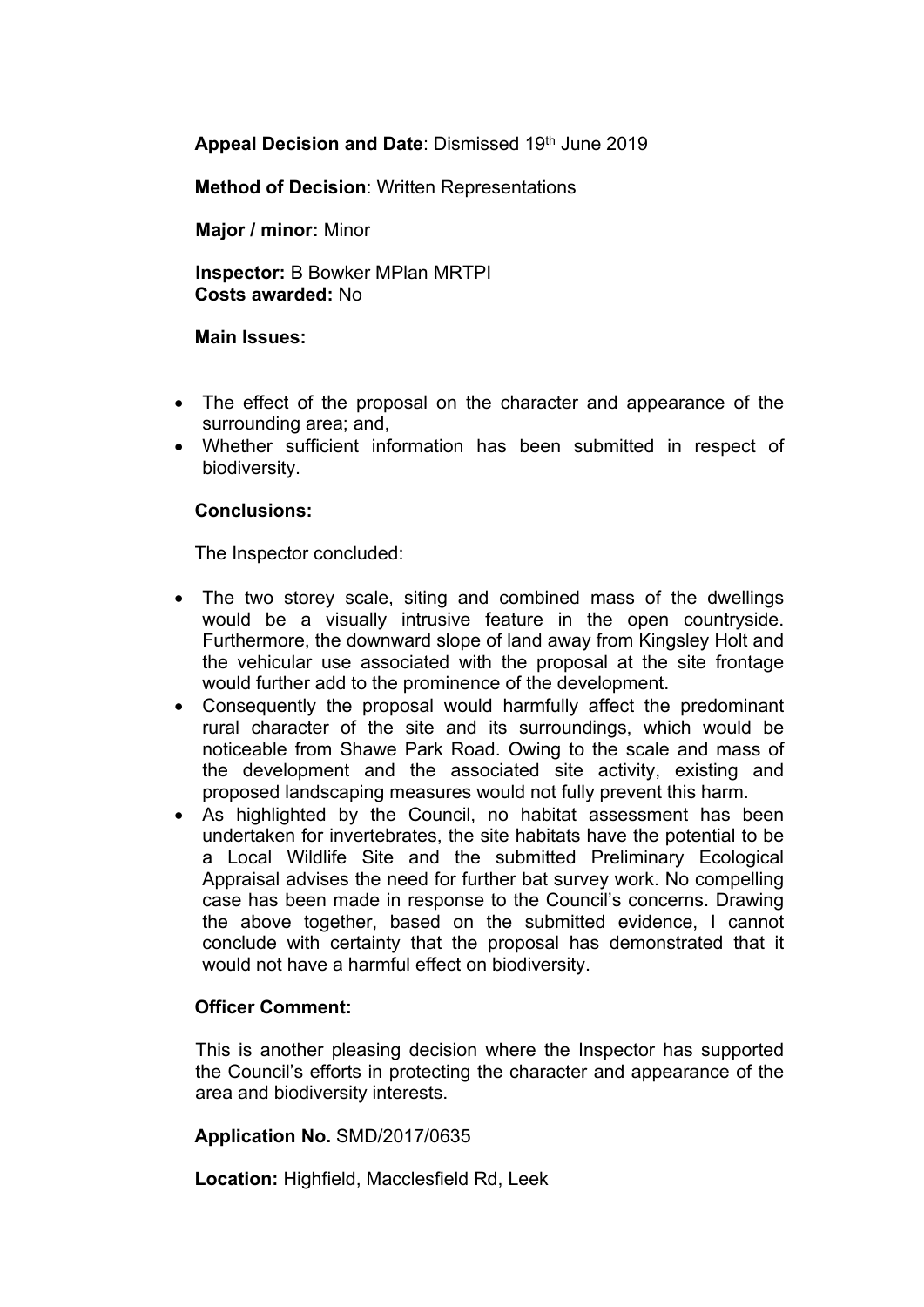**Proposal** outline permission with all matters reserved (except access) for the erection of dwellings

**Level and Date of Decision**: Committee 6 th July 2018

**Recommendation**: Refuse

**Decision**: Refused

**Appeal Decision and Date**: Dismissed 11th June 2019

**Method of Decision**: Written Representations

**Major / minor:** Minor

**Inspector:** Richard Duggan BSc (hons) DipTP MRPTI **Costs awarded:** No

#### **Main Issues:**

- the effect of the proposed development on the character and appearance of the area, including its effect on protected trees; and
- whether, having regard to the planning balance and to the provisions of paragraph 11 of the National Planning Policy Framework, if there is not a 5-year supply of housing land, should the proposal trigger a presumption in favour of this development or do any of the listed exceptions to that presumption apply here

#### **Conclusions:**

The Inspector concluded:

- I noted on my site visit that upon leaving the town, the character and appearance of Macclesfield Road changed dramatically from being urban in nature to a verdant and rural landscape characterised by farmland and tree lined hedgerows. Although the site is only separated from the edge of the town by the adjoining cricket ground, the character of the area is distinctly rural and the open fields on the edge of the settlement make a significant contribution to the rural setting of the town and form a distinctive edge to this part of Leek.
- The appeal site has a greater affinity with a field on the outer fringe of the settlement than the built form of the town. This is because it has a rural and verdant setting which is set apart from the built-up edge of the settlement, and the development of the site would be seen as an obvious encroachment in this context, and not viewed as a logical extension. Despite the site's relatively small size and its partial containment by mature trees, it contributes to the form and character of the surrounding landscape.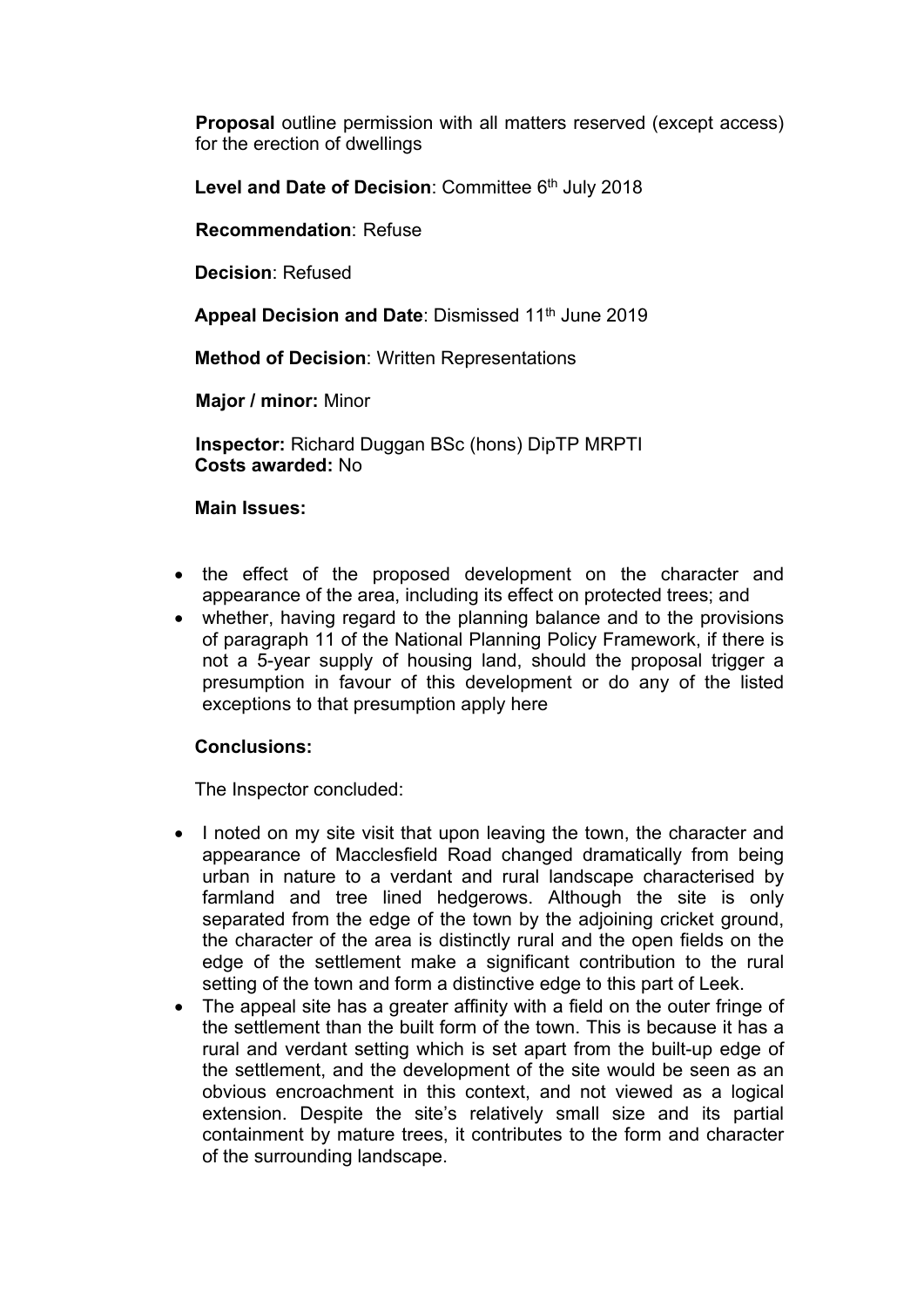- It therefore follows that the proposed development would represent an uncharacteristic and detached form of development which would be harmful to the character and appearance of the area,
- access to the development from Macclesfield Road would necessitate a new opening with associated visibility splays to the south of the existing substandard private road. The newly formed access would lead to a short length of road to be located at the bottom of the cricket ground which would re-join the private access drive via a new opening. The access into the appeal site would then be formed by another new opening along the northern side of the private access drive. This would necessitate felling a number of trees in three locations which are protected as Groups and Woodlands under a Tree Preservation Order reflecting their significant contribution to the character and landscape structure of the historic former Highfield Hall estate.
- The two new openings onto the private access drive would result in the removal of individual specimens that form part of an uninterrupted avenue of trees located either side of the road. Although the Appellant states that these would comprise of lower quality trees, I am of the opinion, that their loss would have a harmful impact on this attractive avenue.
- The application site lies adjacent to the formal drive to the Highfield Estate which is a non-designated heritage asset. Although the Hall has been demolished, I saw that several characteristics of it remain, including the wrought iron, hooped roadside railings, the historic entrance lodge, gates and railings, and the tree-lined avenue.
- There would clearly be some harm caused by the development, and specifically to the historic driveway and the setting of the historic gates by the introduction of the new access road bypassing the historic gateway. Harm would also occur from the opening of access points on the driveway itself.
- the slight residual harm to the non-designated asset would fall to be included in the planning balance.
- Notwithstanding the benefits that would flow from the proposed development there would also be substantial harm. In this case the conflict with the development plan and the harm that would ensue to the character and appearance of the area, including protected trees, is of compelling importance and outweighs the advantages of the scheme. In the terms of paragraph 11(d)(ii) of the Framework the significant adverse impacts of granting planning permission would significantly and demonstrably outweigh the benefits when assessed against the policies in the Framework taken as a whole

# **Application No.** SMD/2017/0028

**Location:** The Moorings, Birchall Lane, Leek, Staffordshire, ST13 5RA **Proposal** outline permission with all matters reserved for the erection of 4 dwellings

**Level and Date of Decision**: Committee 19th July 2017